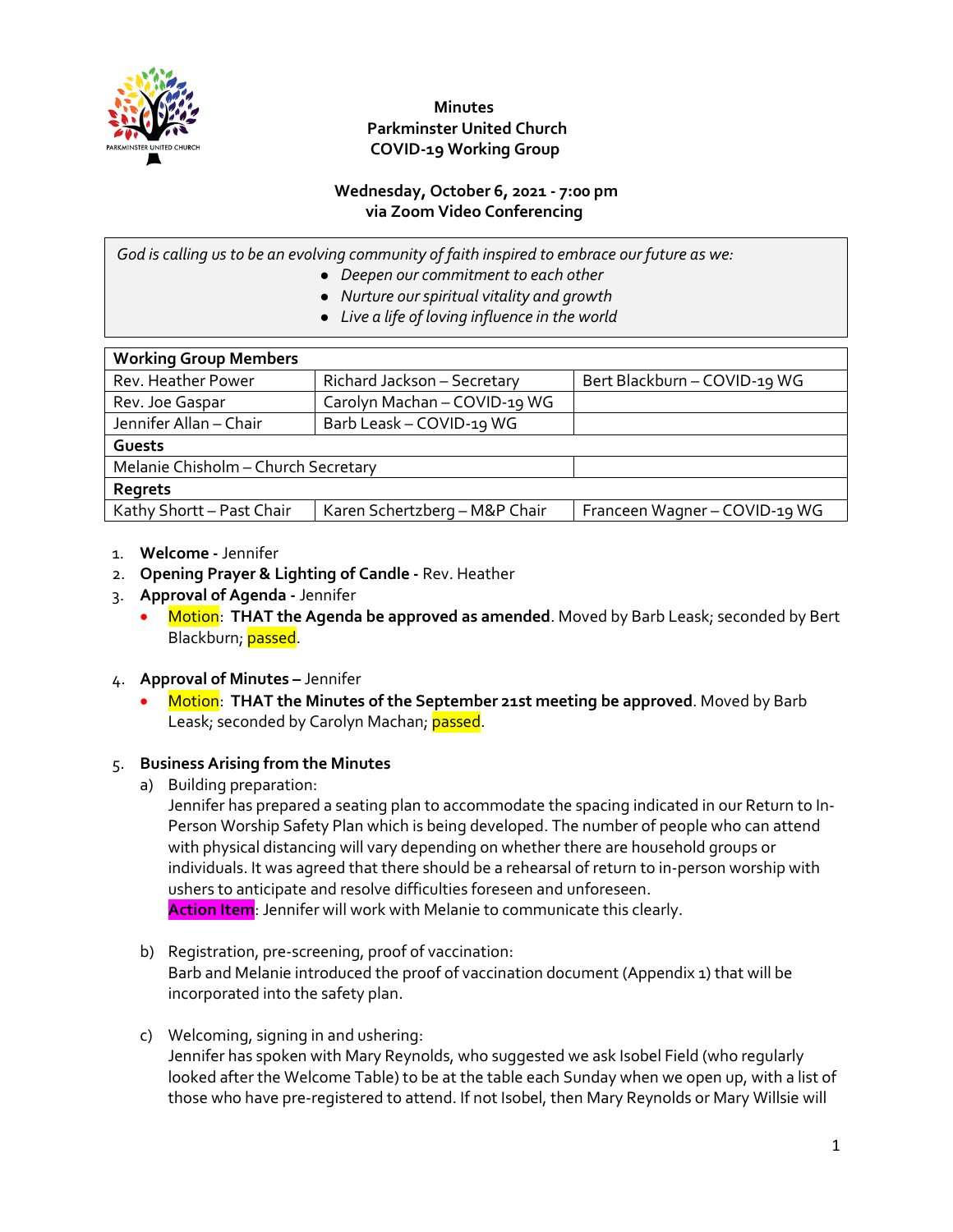

## **Minutes Parkminster United Church COVID-19 Working Group**

do it and thus provide consistency upon our return to in-person worship. If Isobel, Mary and Mary are willing, they could be trained to do the screening.

Jennifer, Kathy Shortt and Deb Siertsema will build a schedule with her to be at the door for the first few Sundays to greet people as they arrive and direct them to the Welcome Table. The House Groups will provide the ushers. Heather noted that the ushers will give to activity packages from Christian Education to the children so they will be occupied with in the pews. **Action Item:** Jennifer will work with Mary Reynolds and others to ensure people are scheduled to support in welcoming, ushering and other roles.

d) Audio-Visual Operations for integrated worship services:

Revs. Joe and Heather reported that the first service will be broadcast from the sanctuary on Thanksgiving Sunday (October 10, 2021) and that two people are needed to operate the AV system. At first, Rob Vanderlinden and Terry Ridgway will operate the system.

Rev. Joe noted that hybrid worship means two separate congregations – in person and remote – that will require some practice. Rev. Heather commented that hybrid means that the inperson congregation must stay in their places and not socialize within the church; the ushers will supervise this prohibition.

Property has approved the installation of an additional camera that will face the congregation and be able to film both choir and Neil Murray. Melanie added that we should warn the congregation that they would be on camera at all times.

- e) Renters and church group safety plans: Melanie introduced the  $q^{th}$  Waterloo Pathfinders safety plan (Appendix 2). Motion: **THAT the 9th Waterloo Pathfinders safety plan be approved**. Moved by Barb Leask; seconded by Carolyn Machan; passed.
- f) Safety plan and communication:

The draft Return to Worship Safety Plan mentions that singers are to be behind a screen and masked. However, recent Public Health guidelines allow for choirs to practice unmasked. Therefore, our safety plan needs updating.

It was decided that our Choral Scholars, when present on Sundays, may sing hymns unmasked behind their plexiglass screens honouring the two metres of physical distancing. The congregation, however, may not sing. These decisions reflect the low community transmission rates presently measured but are provisional dependent on this remaining the case. **Action Item** – Jennifer to work with groups to update Safety Plan.

Melanie proposed that an instructional video accompany the revised Return to Worship Safety Plan to explain visually how different worship will be under the safety plan. Jennifer indicated that her partner is able to prepare such a video but will need a few volunteers who will be invited to be filmed.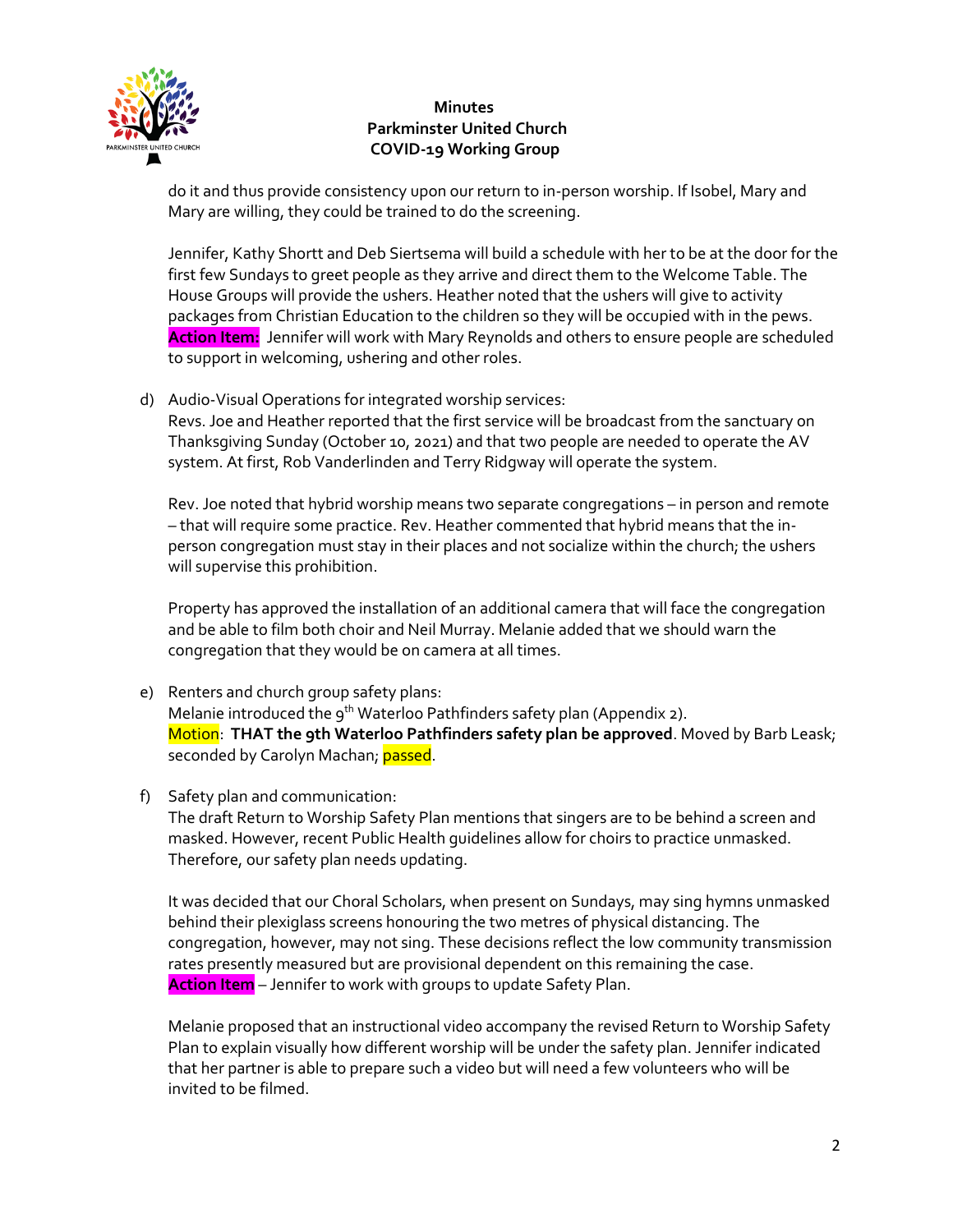

## **Minutes Parkminster United Church COVID-19 Working Group**

**Action Item**: Jennifer will develop a communication plan (including what information/messages will be shared with who and in what way [i.e., email, bulletins, presentations, website, video etc.] and send it to the Working Group and then take to Council before actioning with the congregation.

Rev. Joe raised the issue of when to return to in-person worship. Advent is November 28<sup>th</sup> this year and he would like us to be back in the sanctuary then.

Motion: **THAT the Council approve a return to hybrid worship on November 21, 2021**. Moved by Bert Blackburn; seconded by Carolyn Machan; passed.

## 6. **Any Other Business**

Working Group Meeting Dates and times of 10 November, 7 pm and 8 December, 7 pm were proposed; however, Bert Blackburn has a conflict for these dates.

**Action Item** – Jennifer to check on alternative dates with others and will find dates when the majority can attend.

7. **Closing Prayer -** Rev. Joe

## APPENDICES

- 1. Proof of vaccination document
- 2. The 9<sup>th</sup> Waterloo Pathfinders safety plan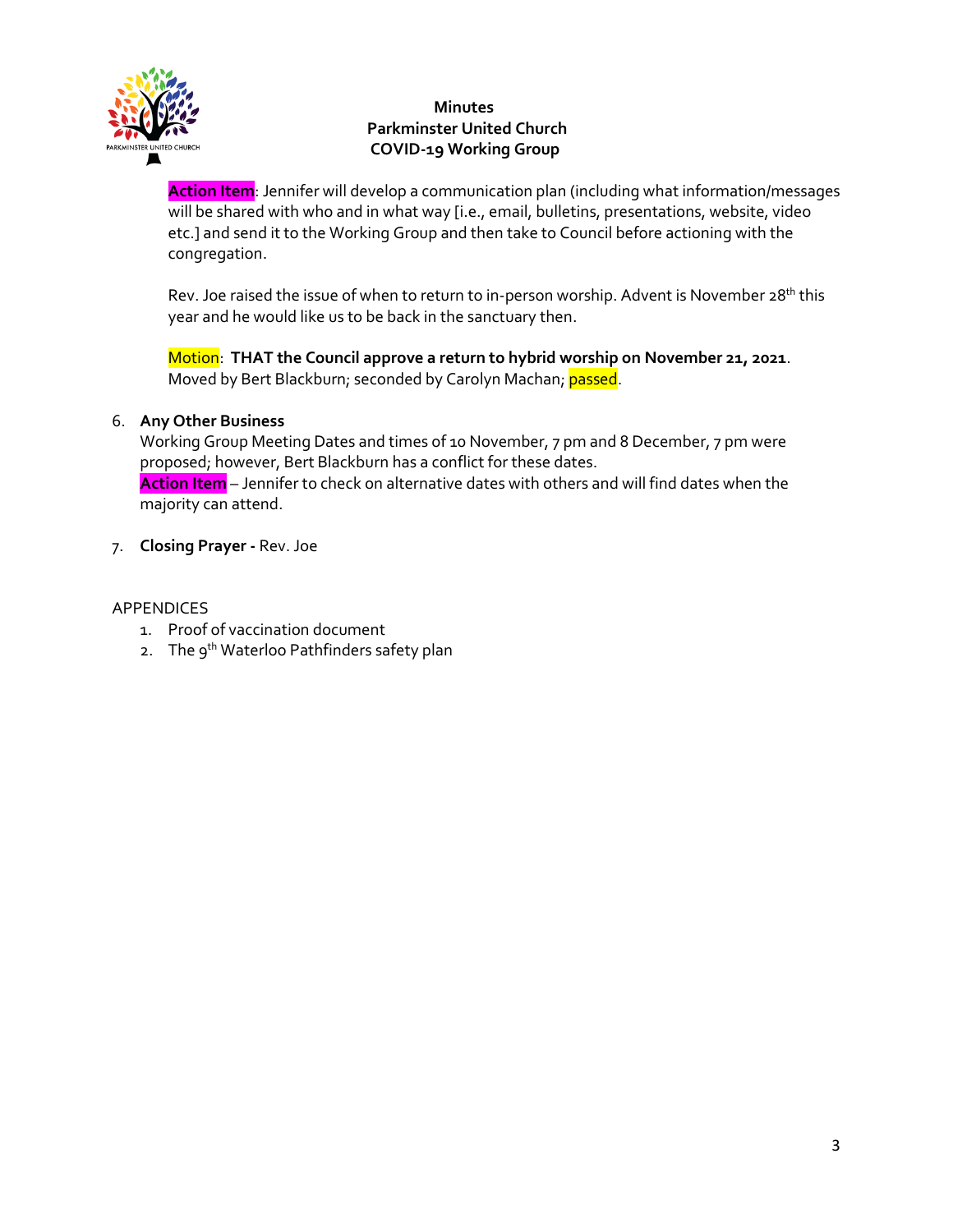# **APPENDIX 1**

## *Submitted to COVID-19 Working Group on October 6, 2021: Karen S., Barb L-W, Melanie C.*

### **As previously discussed,**

- People should be advised to arrive early at least 15 min in advance and be prepared to wait in line consistent with social distancing and masking.
- Attendees should register in advance as previously laid out.
- They should take a COVID-19 questionnaire as previously laid out.

## **1) PROOF OF SECOND VACCINATION STATUS – submitted by Registration Team**

Members must bring evidence of their vaccination status. We will accept double vaccinations of Pfizer, Moderna, AstraZeneca or combinations thereof or a single vaccination of J&J vaccine.

If the attendee is new to Parkminster, they must also submit proof of who they are in the way of a drivers' license, OHIP Card, or other documentation that has a picture and name of the person.

If someone has not been vaccinated for medical reasons, they must submit a note from their MD or Nurse Practitioner which must include:

- Name and contact information of the physician or registered nurse
- Logo or letterhead identifying the physician or registered nurse
- Statement that there is a medical reason for the individual's exemption from being fully vaccinated against COVID-19; and
- Any effective time-period for the medical reason which includes the date the patron is seeking access to the business or org

Children under the age of 12 are not required to have medical documentation but their parent/guardian will be asked if the COVID-19 screening is negative.

We will not keep copies of any of the above documentation for reasons of privacy. Everyone must bring their documentation to every occasion that they are attending.

Melanie asked First United Office Admin. about their in-person worship process – they opened Sept 12<sup>th</sup>. Thoughts on the following?

2) **First United created a liability waiver** based on approval from insurance and legal advice. Should Parkminster do something similar? Perhaps a disclaimer of sorts in case someone contracts COVID while attending church services? OR…

**Possible suggestion for DISCLAIMER:** *While we have done what we feel us necessary to protect the safety of the congregation you are worshipping in the sanctuary at your own risk.* 

- 3) **First United created an instructional video for in-worship** available on their homepage https://www.firstunitedchurch.ca/
	- a. Maybe something we want to put on our website as well in addition to providing folks with the paper copy of the worship safety plan?
	- b. The video could be included in Monday morning email where the link to the google registration form will be provided.
	- c. Who would create the video? Membership or Communications Cmtee?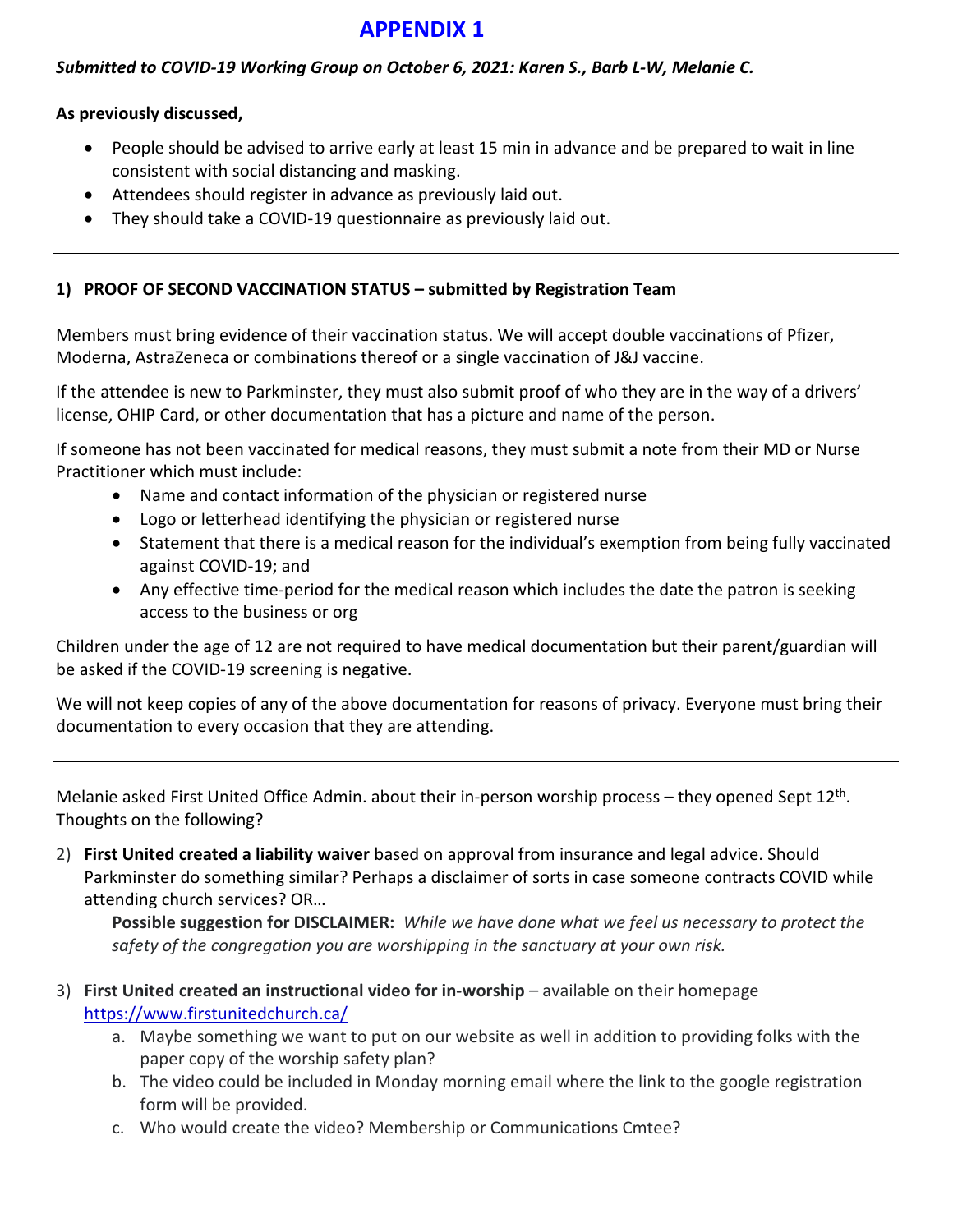# **APPENDIX 2**

## **Parkminster United Church Group COVID Safety Plan**

As part of the COVID 19 recommendations, Parkminster United Church requests that groups follow these safety protocols when using the church property.

- $\star$  Masks must be worn by all participants while in the church building.
- ★ **Contact Tracing and Screening Results (as per the attached form) are to be collected on all participants entering the building. This information needs to be kept confidential and destroyed after 30 days or as per current guidelines.**
	- **Screening questions are posted on the front door and inside the main entrance.**
	- **The leader of any independent group must sign Parkminster's Contact Tracing Sheet even though they are keeping their own contact tracing sheets.**
- $\star$  Follow physical distancing guidelines
- ★ Groups will provide their own disinfecting wipes and clean all high touch surfaces before leaving the building: door handles, light switches, stair railings, counters, chairs, tables etc. including the high touch surfaces in their designated washroom(s). Property has approved any brand name disinfecting wipe Lysol Clorox etc.
- $\star$  Groups will provide hand sanitizer for their participants' use
- ★ The group will use the washroom(s) as assigned by Parkminster United Church
- $\star$  The water fountain and the coat hooks will be out of bounds.
- $\star$  Doors must be locked after participants enter the building
- ★ The following information will be provided by PUC
	- Designated Room
	- Designated Washroom(s)
	- Designated Doors for entering and exiting

Each group will provide their own safety plan which will outline their procedures to meet the requirements of the Parkminster United Church COVID Safety Guidelines. Each individual safety plan must be approved by Council and be attached to this safety plan.

As guidelines are constantly changing, safety plans may be updated and reviewed as needed.

### **COVID 19 Safety Plan Application**

| <b>Group Name</b>                         | 9th Waterloo Pathfinders |
|-------------------------------------------|--------------------------|
| Meeting Day/Evening Requested             | Mondays                  |
| Time of Meeting Requested                 | $6:30$ pm - $9:30$ pm    |
| Rooms requested                           | Double classroom         |
| Designated Meeting Day/Evening            | Mondays, 6:30pm-9:30pm   |
| <b>Designated Rooms</b>                   | double classroom         |
| Designated Washroom(s)                    | basement washrooms       |
| Designated Doors for entering and exiting | main lobby               |
| DATE APPROVED BY CHURCH COUNCIL           | <b>PENDING</b>           |

*Group Safety Plan to meet the requirements of the Parkminster United Church COVID Safety Guidelines must be attached.* 

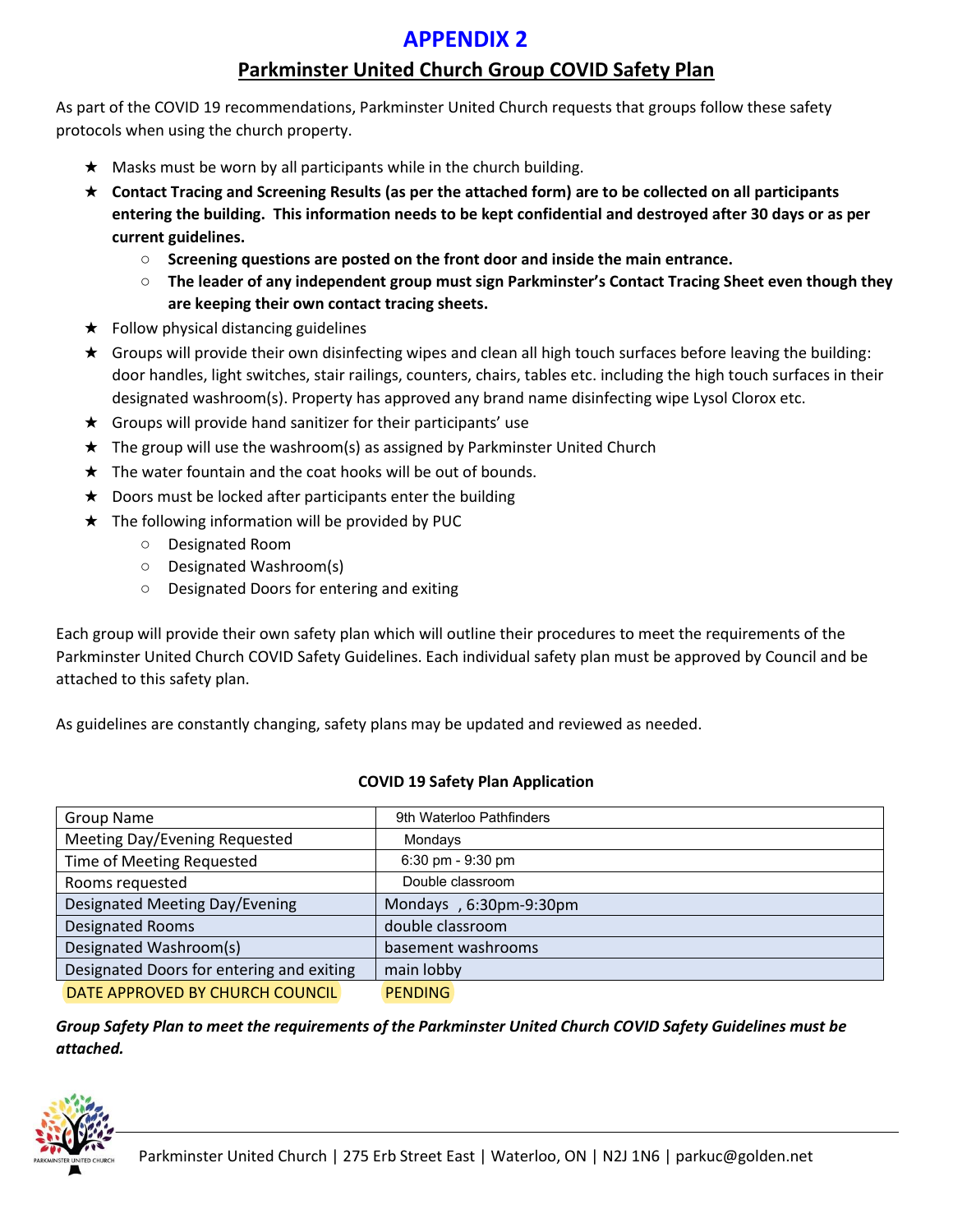Virtual and anytime Guiding are great options for Guiders and girls who are isolating or who are unable to attend meetings.

# **Protocols Required in All Stages**



#### **Self-Assessment and Attendance**

No one may attend an in-person activity if they are sick and/or present symptoms similar to COVID-19.

All girls, Guiders, volunteers and adult members attending activities are required to complete GGC's COVID-19 self-assessment prior to each inperson activity.

Guiders will confirm that the girl/family has completed the self-assessment prior to each inperson activity when the girl is dropped off. Anyone who has not completed the selfassessment or had the self-assessment indicate that they need to be tested or to selfisolate, WILL NOT be able to attend in-person activities.

Guiders will maintain an attendance list that will include completion of all self-assessments and which pod, if any, a girl was in from the previous meeting. Guiders will retain this sheet with the rest of their unit paperwork.

The self-assessment checklist and attendance form are available on Member Zone.



#### **Masks**

All girls, Guiders, volunteers and families must be provided with information about the use of non-medical mask or face covering.

Non-medical masks are not recommended for:

- People who suffer from an illness or disabilities that make it difficult to put on or take off a mask.
- People who have difficulty breathing. *If a person has asthma etc, they should be able to wear a mask. People with severe breathing issues that require oxygen may be exempt.*
- People who are unable to take the mask off by themselves.
- Children under the age of 2.

Don't judge others for not wearing a mask; kindness is important as some people may not be able to wear a mask or face covering.

Please remember: Wearing a non-medical mask or face covering alone will not prevent the spread of COVID-19. You must also wash your hands often, practice physical distancing and stay home if you are sick.

When choosing a mask, we encourage all members to review the Government of Canada recommendations on non-medical face coverings. The current recommendations are that masks be made of **at least 2 layers** of tightly woven fabric, such as cotton, with a third middle layer of filter-type fabric, such as non-woven polypropylene.



#### **Hand Hygiene**

All girls, Guiders, volunteers, and families must be provided with information about proper hand hygiene. Handwashing or hand sanitizing must be available for the duration of the event/meeting. All participants must wash or sanitize their hands at minimum upon arrival at the unit

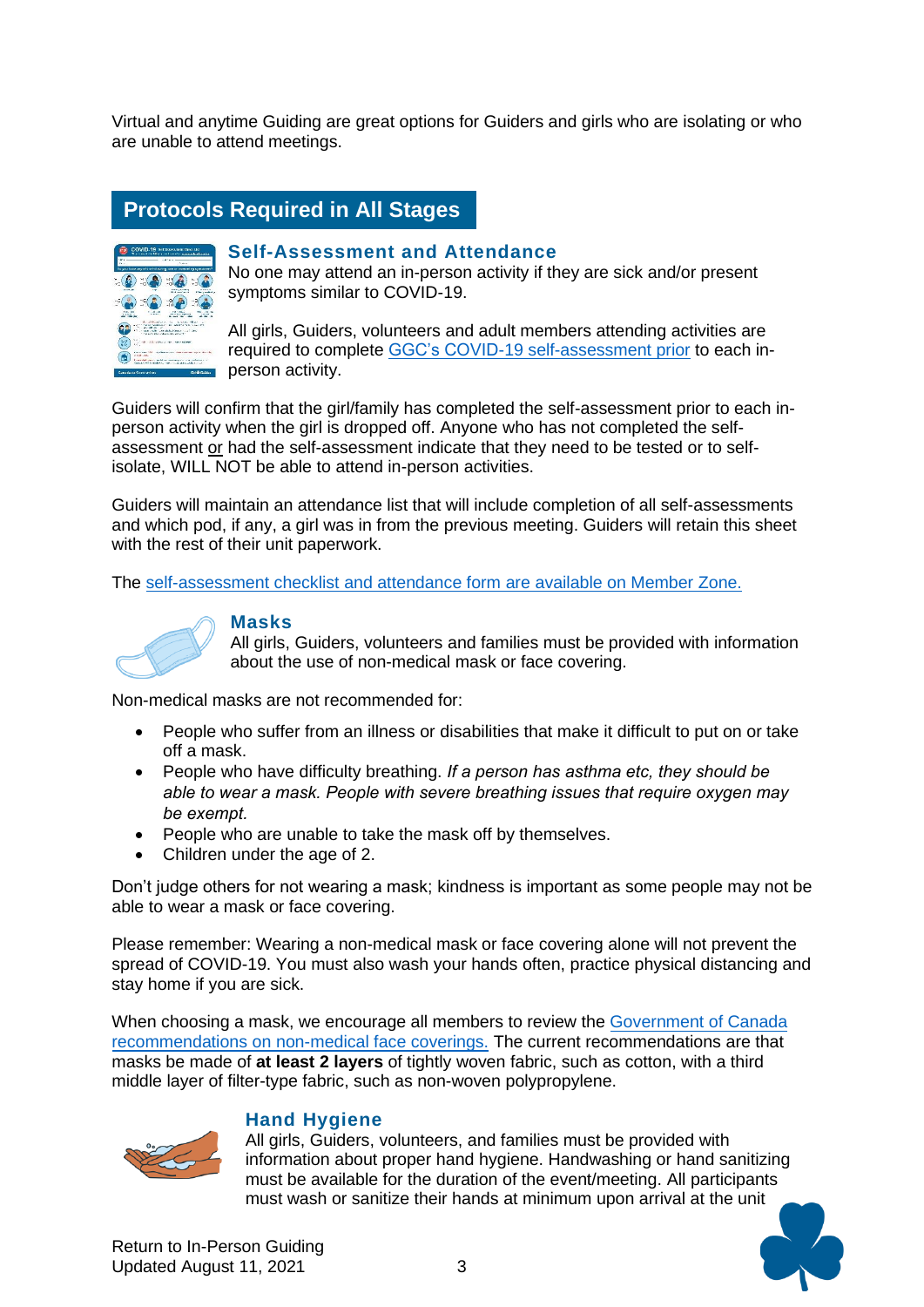meeting, prior to leaving the meeting, before and after eating or drinking, before and after touching their face and after using the washroom.

During cold weather months, hands do not need to be sanitized when mittens or gloves are being worn. Participants must continue to sanitize their hands before and after eating or drinking, before and after touching their face without gloves/mittens and after using the washroom.

Guiders should make sure they are using a hand sanitizer that is on the Government of Canada approved hand sanitizer list.

A hand hygiene resource is available on Member Zone.



### **Cleaning**

Commonly used hard surfaces such as light switches, tables, door handles etc. should be wiped down at the beginning and end of each in-person meeting. Guiders should make sure they are using a disinfectant that is on the Government of Canada approved disinfectant list. Shared equipment like markers or balls should also be wiped down before and after use.

# **\*Updated\* Food and Drink**



Guiders may package bulk foods into individual servings prior to activities such as outdoor cooking. Hands must be washed or sanitized before and after distributing food, and before and after eating or drinking. Self-serve buffets are not permitted. Utensils must be used to serve all food.

Examples may include pre-made s'mores kits, grilled cheese kits or tin foil dinners. Guiders may also continue to provide pre-packaged food such as granola bars or bags of chips. Hands must also be washed or sanitized before and after eating.

Food and drinks can be picked up or served inside. All eating and drinking must happen outside or unless otherwise noted.

## **\*Updated\* Transportation**



Transportation may take place using private vehicles, public transit, chartered bus, train, or plane. If private vehicles are used, only members from the same household may share a vehicle.

# **Permitted Activities: Special Considerations**

Activities may not contradict any regional public health advice. They must fall within the guidelines of your region's Return to In-Person Guiding stage. Masking and physical distancing must be followed as required by your region's stage. Distancing may only be relaxed to check safety equipment such as PFDs, helmets or harnesses. Masks must be worn by all parties anytime distancing is relaxed, unless adults are responding to an emergency.

## **Water Activities**

## **Masks**

Members are not required to wear masks while on or in the water. Everyone on shore or on the pool deck must wear a mask if indicated by their Return to In-Person Guiding stage,

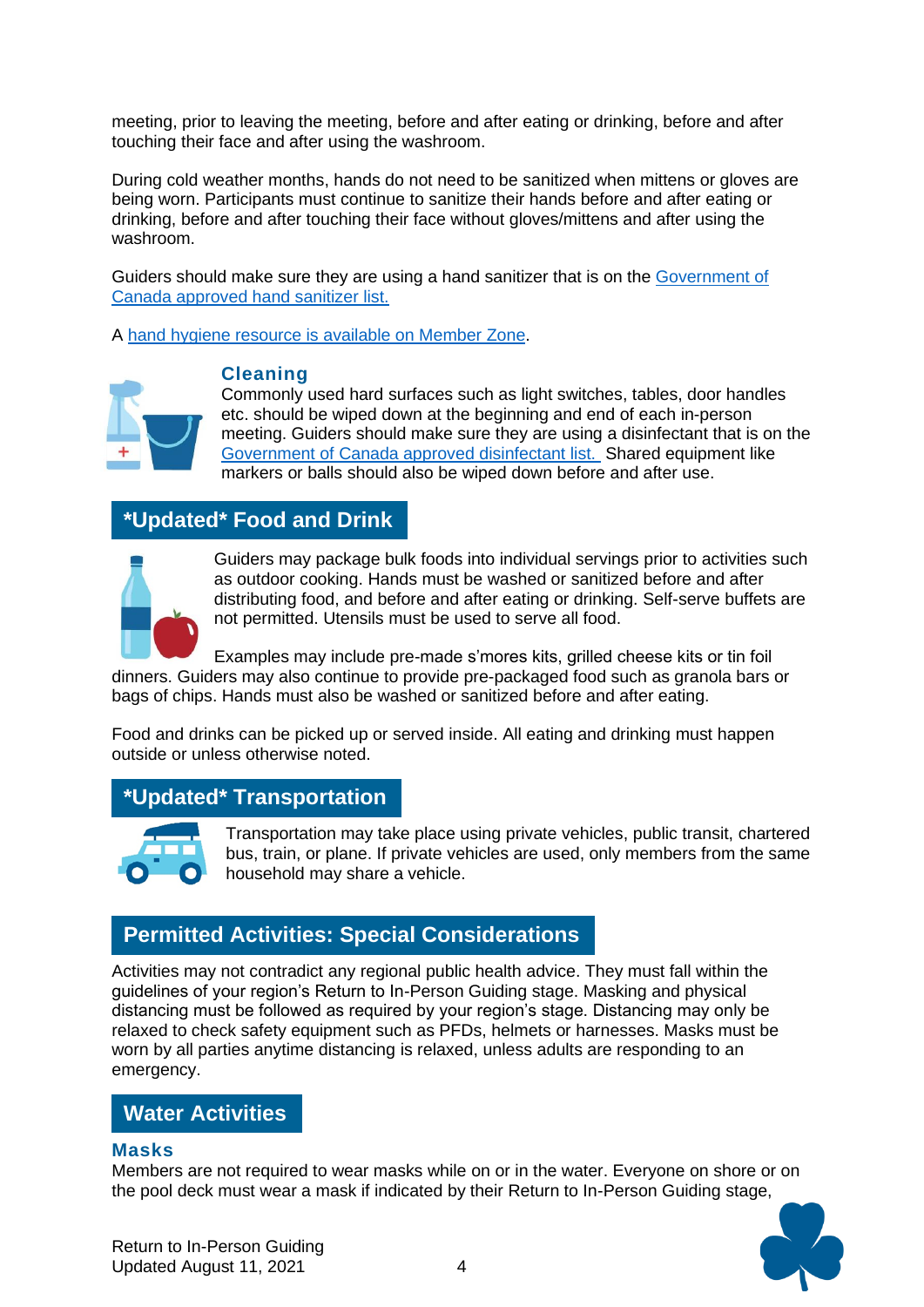## **Indoor 1**

## **Indoor 1, Outdoor 2, Virtual & Anytime Guiding – Day Activities Only**



## **Permitted Activities**

Green and yellow activities are permitted. Limited red activities are permitted. Please see details on page 5. No overnight activities or travel may take place. No singing is allowed.



# **Up Location** Must occur outside.

Adults must physically distance from other adults and girls.

When possible only one adult from each household should drop off girls at a meeting and no extra people should attend drop

Guiders can provide individually-

packaged, commercially packaged or storebought food (for example, granola bars, Halloween candy, bags of chips/pretzels, etc.). Guiders may package bulk foods into individual servings prior to activities. Hands must be washed or sanitized before and after distributing food, and before and after eating or drinking.

Encourage families to use the washroom prior to activity. Limit capacity to washroom to allow for physical distancing.

**Recommendation**: Washroom use should be at 50% capacity or less. (Exceptions may be made for girls who require a support person to use the washroom.)